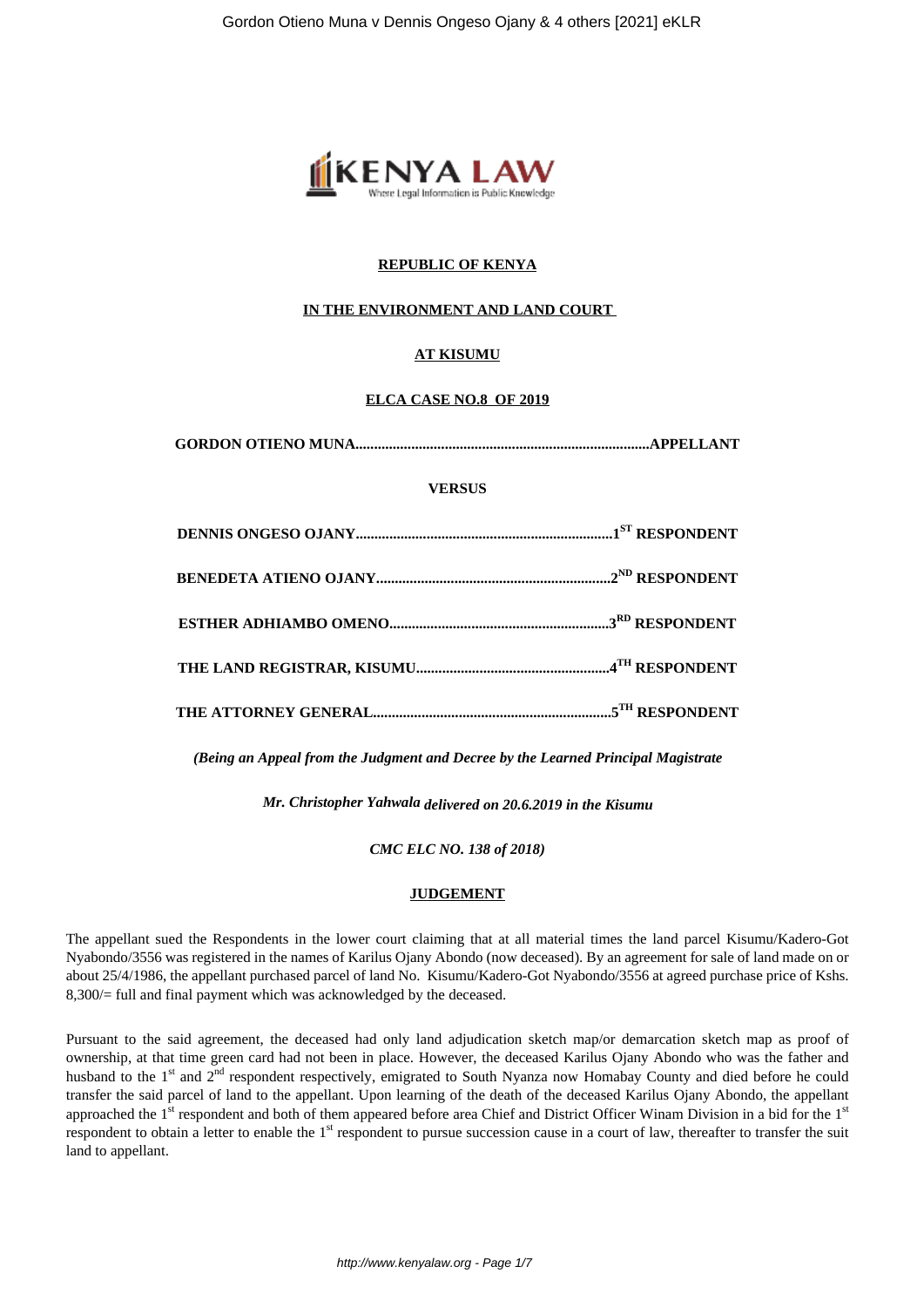Consequently, the appellant attended the Land Registry placed a caution on 20/2/2015 to safeguard his interest while waiting for the completion of the process of succession from the 1<sup>st</sup> defendant and finally transfer the suit land to the appellant.

That after the grant of letters of administration intestate, the 1<sup>st</sup> & 2<sup>nd</sup> respondents colluded with the 4<sup>th</sup> respondent unlawfully, irregularly fraudulently and without following the right procedure of informing the appellant, secretly removed the caution placed by the appellant on 20/2/2015.

That upon the removal of the caution secretly by the 4<sup>th</sup> respondent, the suit land Kisumu/Kadero-Got Nyabondo/3556 was finally transferred to the 3<sup>rd</sup> respondent in total disregard to the appellant's/purchaser's interest which was within the knowledge of the 1<sup>st</sup>  $\&$  2<sup>nd</sup> respondents as it was no secret to them that it is the appellant who has been in occupation and tilling the suit land from 25/4/1986 to date without interruption from anybody whatsoever.

According to the appellant, the 3<sup>rd</sup> respondent had on certain occasions trespassed upon the suit land and fenced it off with appellant's crops inside thus denying him access to the suit land. The action by the  $1<sup>st</sup>$ ,  $2<sup>nd</sup>$   $3<sup>rd</sup>$  &  $4<sup>th</sup>$  respondents intend to alienate the suit premises from the appellant and the appellant will suffer irreparable loss and damage.

The appellant prayed for a declaration that all entries in the register purporting to transfer the land parcel Kisumu/Kadero-Got Nyabondo/3556 by the 4<sup>th</sup> respondent to 3<sup>rd</sup> respondent after registration of a caution are null and void and an order of permanent injunction restraining the  $1^{st}$ ,  $2^{nd}$ ,  $3^{rd}$  defendants, either by themselves or through their agents and/or employees or anybody acting on their behalf from trespassing upon parcel Kisumu/Kadero-Got Nyabondo/3556, transferring, fencing and/or in any way alienating the said parcel and finally, an order that the suit parcel of no. Kisumu/Kadero-Got Nyabondo/3556 be transferred to the plaintiff. Plus, Costs and interest of the suit.

The  $1<sup>st</sup>$ ,  $2<sup>nd</sup>$  and  $3<sup>rd</sup>$  Respondents filed a joint defence stating that at no particular time be it 25/4/1986 or any other, did the deceased enter into an agreement for purchase of the suit land parcel till his death and further the agreement cannot be relied upon since it is statute barred. The defendants averred that the suit land parcel was legally transferred to the  $2<sup>nd</sup>$  respondent through a legal process in which the appellant was very much aware of but never made any claim.

Further that the appellant purports that the agreement was entered in the year 1986 but upto the 2003, 17 years after the agreement was entered to the land had never been transferred to the appellant.

The respondents averred that there was no agreement between the deceased and the appellant and that the  $3<sup>rd</sup>$  respondent purchased the land from the legal owner and that the land was legally transferred to the  $3<sup>rd</sup>$  respondent. The respondents averred that the Appellant has never been in possession or occupation of the land and that the  $3<sup>rd</sup>$  respondent is in actual possession.

When the matter came up for hearing in the lower court the appellant testified that his claim was about the land No. KISUMU/KADERO-GOT NYABONDO/3556 which he bought from Karitus Abondo Ojany. That he bought the land at Ksh. 8,300/= which he paid at once. Subsequently, the seller went to South Nyanza and passed on before completing the transaction. That he contacted Denis Ongeso Ojany (the 1<sup>st</sup> Defendant) to facilitate the same. They went to the chief who gave him a letter to do the necessary. The 1<sup>st</sup> defendant conducted a succession, then sold the land to somebody else. The appellant put a caution on the land on  $20/2/15$  to safeguard his interest. The land was sold to the  $3<sup>rd</sup>$  Defendant. The appellant took possession and that nobody has interfered with him. He wants to registered as the owner of the parcel of land. He called PW2 who testified that he was a witness when appe;;at bought the land from Karitus. That he witnessed Gordon paying Karitus Abondo Kshs. 8,300/=. That the agreement was done and signed at the courts.

The 1<sup>st</sup> respondent testified that the suit parcel of land initially belonged to Karitus Abondo Ojany, his father who died in 2003. That he does not know Gordon Otieno Omuna. That in 1986 he was 29 years and already married staying at Suba with their father. At that time his uncle called Alexander Atinga used to stay in the land. That his father did not know how to read and write and thus could not sign the agreement. That after his father's death, nobody ever went to him claiming the land from his father. He obtained the land through Succession Case No. 160 of 2015, the same was duly gazetted on 22/5/2015. Confirmation was done and land was allocated to his mother Benedette Atieno Ojany. That upon family' discussions, they agreed to sell the land to Esther Emily Adhiambo for Kshs. 600,000/= which land was duly transferred to her and issued with title deed. That during the process, there was no objection raised. He prayed that the plaintiff's suit be dismissed. The 2<sup>nd</sup> Respondent testified that she got title deed to the land before she sold it to Esther Emily Adhiambo and she prayed that this case be dismissed. The 3<sup>rd</sup> respondent testified that she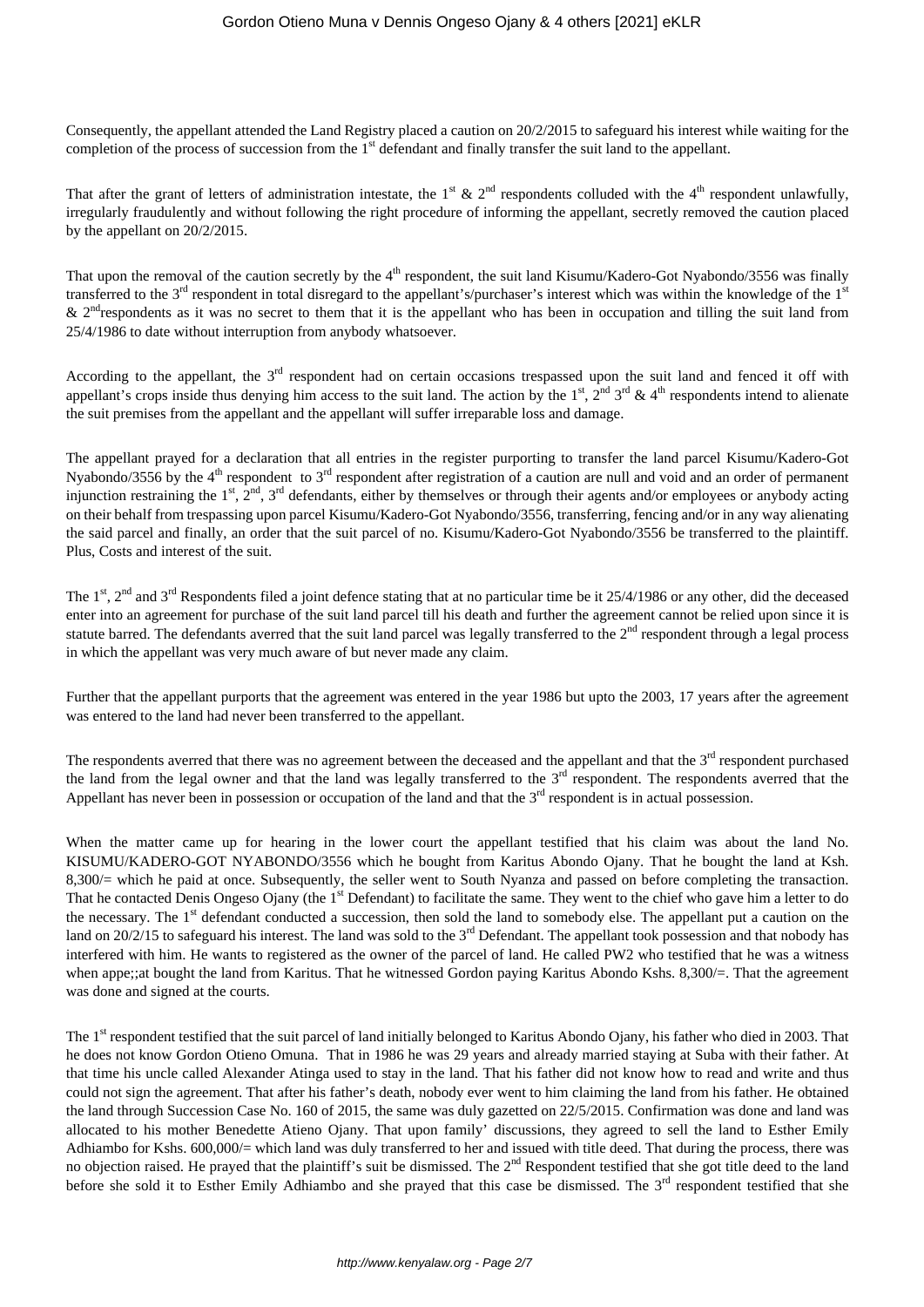purchased land parcel No. KISUMU/KADERO-GOT NYABONDO/3556 and she produced original land Title deed copy. She prayed that the case be dismissed.

After considering the submissions of counsel for appellant and counsel for the respondents, the Learned Magistrate found that the appellant's suit was statute barred pursuant to the provision of section 7 of the Limitation of Action Act which provides:-

# **"An action may not be brought by any person to recover land after the end of twelve years from the date on which the right of action accrued to him or, if it first accrued to some person through whom he claims, to that person."**

The appellant has now come to this court on appeal on grounds that:-

## **1. The Learned trial Magistrate erred in law and fact in dismissing the Appellant's suit.**

**2. The Learned trial Magistrate erred in both law and fact by failing to appreciate that the transactions carried in the lands records after a caution was registered were illegal, null and void.**

**3. The learned trial Magistrate erred in law by failing to frame the issues for determination.** 

**4. The learned trial Magistrate erred in law and fact in failing to properly evaluate the entire evidence on record thereby arriving at wrong findings.**

**5. The learned trial Magistrate erred in law and in fact in failing to take into consideration the Appellant's case.**

## **6. The Judgment was against the weight of evidence.**

The Appellant prays that the appeal be allowed with costs and the Judgment of the trial Magistrate, Honourable Mr. Christopher Yahwala (PM) delivered on 26/3/2019 in Kisumu CMCC ELC No. 138 of 2018 be set aside in its entirety and Judgment be entered for the appellant as follows:

**i) A declaration that all entries in the register purporting to transfer land parcel KISUMU/KADERO-GOT NYABONDO/3556 by the 4th Defendant to the 3rd Defendant after registration of a caution are null and void.**

**ii) An order of a permanent injunction do issue restraining the 1st, 2nd and 3rd Defendants from trespassing upon the said parcel of land, transferring, fencing and/or in any way alienating the same.**

**iii) An order that the suit land be transferred to the Plaintiff.**

# **iv) Costs of and incidental to the suit plus interest.**

Parties filed their written submissions after the court gave directions. The appellant submits that the trial court overlooked the issue of the caution as it was placed on the record by the appellant and yet the Land Registrar transferred the parcel of land to the Respondents despite the existence of a caution. The appellant relies on the decision of this court in Lawrence Muguti Rutere vs Nelly Wachira & another. District Land Registrar Mberee (interested party) 2019 eKLR. The gravamen of the appellant's submissions is that the Learned Magistrate erred in law in failing to appreciate that the transactions carried in the lands registry after a caution was registered were illegal null and void. The appellant further argues that the Learned Magistrate erred in law and fact in failing to properly evaluate the entire evidence on record thereby arriving at wrong findings. The appellant refers to the exhibits produced and the evidence of PW1 and PW2 who clearly stated that the appellant was tilling the land. The appellant further argues that the land was registered in the names of the  $1<sup>st</sup> - 3<sup>rd</sup>$  Respondents on the 27/6/2016 and therefore the cause of action occurred on 27/6/2016. The suit was filed on 3/8/2017. The Appellant argues that time did not run until the discovery of fraud.

On the issue of innocent purchaser for value without notice of any fraud, the appellant argues that the 3<sup>rd</sup> Respondent did not do due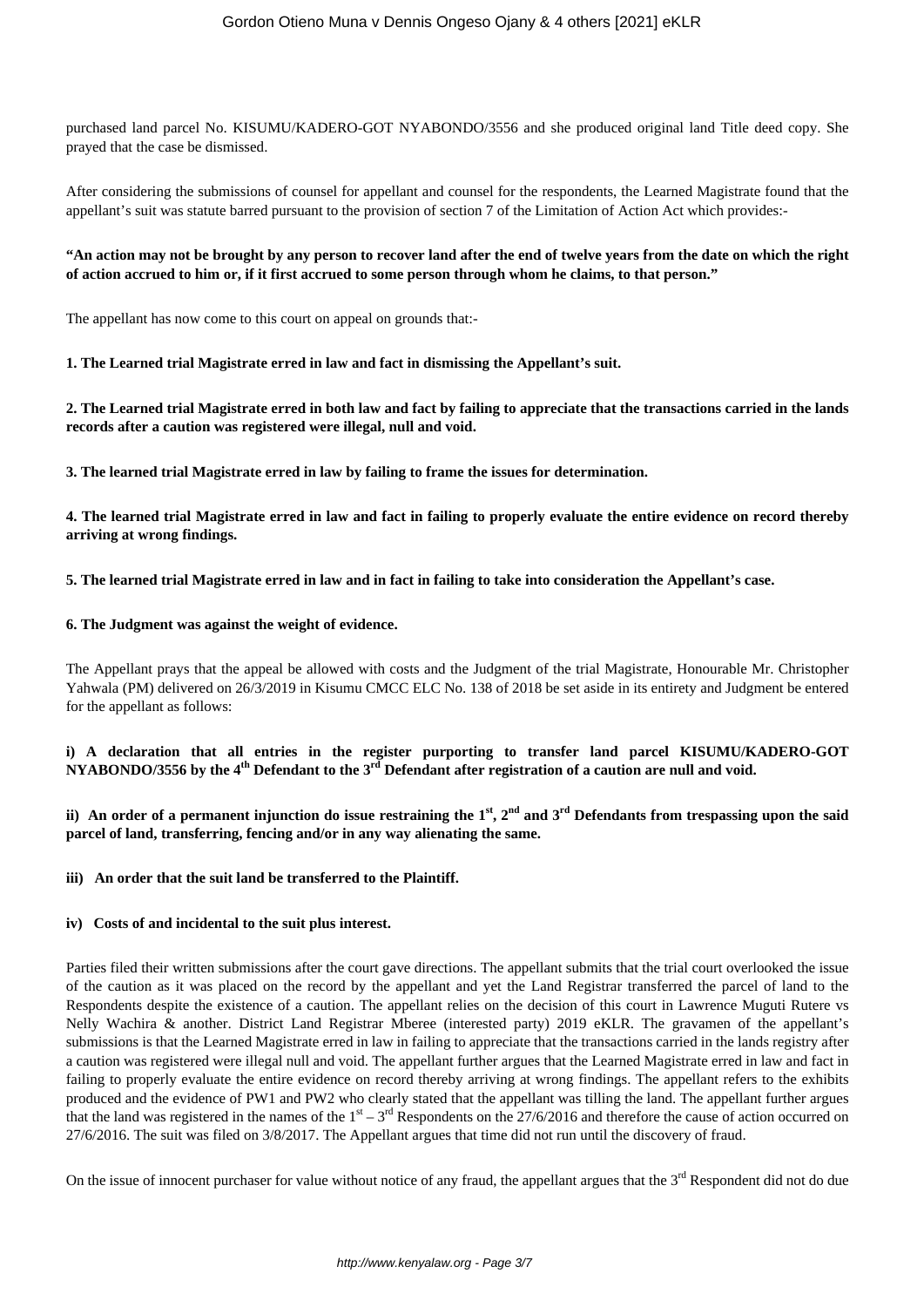diligence to ascertain that the  $1<sup>st</sup>$  and  $2<sup>nd</sup>$  respondents had a valid title having obtained title after overlooking a caution. The caution was not removed. On the consent of the land control Board, the appellant argues that the court had the power to invoke the principle of equitable doctrine of constructive trusts and propriety estoppel

The respondents filed their submissions whose gravamen is that the transactions that were carried out after the registration of a caution were in order since they were done pursuant to an order that came from court giving the land to the  $1<sup>st</sup>$  and  $2<sup>nd</sup>$  respondents who were the beneficiaries of the estate of the deceased. The appellant had all the opportunity to pursue his interest in the succession cause but he failed to do so and therefore he cannot claim that the transactions were not valid. The only proper cause the appellant had was to challenge the succession process before the estate could be distributed but he failed to do so he cannot therefore challenge the title which has been transferred to the 3<sup>rd</sup> respondent who bought it for value after succession process in court. Section 93 of the Law of Succession Act Chapter 160 provides that:

(1) All transfers of any interest in immovable or movable property made to a purchaser either before or after the commencement of this Act by a person to whom representation has been grated shall be valid, notwithstanding any subsequent revocation or variation of the grant either before or after the commencement of this Act.

The green card does not show that the caution was removed by any of the respondents. What is there is the transfer of the suit land parcel to the respondents after completion of the succession process and issuance of an order from court and this was proper and in compliance with section 82 of the law of succession Act. It was not a normal transfer from one person to another which would require a caution hearing but it was done pursuant to an order from court and therefore the transactions were valid and proper and they pray that this appeal be dismissed.

The respondent argues that proceedings show clearly the trial court analysed the entire evidence on record and was justified in dismissing the appellant's case. In page 69 of the record of appeal the learned magistrate noted that although the appellant's evidence is that he bought the entire land parcel the agreement that was produced in court shows that he was only buying a portion and that portion was not indicated in the agreement and therefore there is no way the court could have made an order for specific performance as sought for in the plaint.

The trial court considered the entire evidence adduced in court and the submission of the parties. The learned trial magistrate considered the evidence that the land parcel was transferred to the 3<sup>rd</sup> Respondent after succession in the High Court in Kisumu and that the  $3<sup>rd</sup>$  defendant bought the same on valuable consideration as evidenced by the sale agreement and the green card. This analysis is in page 68 of the record of appeal. This clearly show that he  $3<sup>rd</sup>$  defendant purchased the suit land parcel legally and it was lawfully transferred into her name and that there was no fraud or illegality involved. The learned Trial Magistrate noted that the sale agreement the plaintiff was relying on was dated  $25<sup>th</sup>$  April 1986. The plaintiff did not take any step to sue the seller to be given the suit property until the year 2017 when the suit was field that is over 20 years. That as per Section 7 of the Limitations of action Act the suit was time barred.

The appellant did not adduce evidence to show that the defendants committed fraud in transferring the said land parcel. That everything was done pursuant to succession that was done in court and therefore the issue of fraud does not arise. There were no particulars of fraud pleaded by the appellant in the plaint which is in page 3 of the record of appeal. The courts have held that fraud must be clearly pleaded and proved by the person alleging the same. The next and only other issue is fraud.

The respondent submits that the Trial Magistrate correctly held that the  $3<sup>rd</sup>$  defendant purchased the suit land parcel as innocent purchaser for value and therefore her title to the suit land parcel cannot be defeated. The evidence in court is that the 3<sup>rd</sup> respondent purchased the suit land parcel after succession had been conducted by the  $1<sup>st</sup>$  and  $2<sup>nd</sup>$  respondents and the land parcel had been transferred into their names. The green card which has been produced in court show clearly that at the time the 3<sup>rd</sup> respondent was purchasing the suit land parcel it was in the name of the  $1<sup>st</sup>$  and  $2<sup>nd</sup>$  respondents and there was no caution at that point. The  $3<sup>rd</sup>$ respondent made payments for the same as per the sale agreement EXHBIT D5 in page 29 of the record of appeal. That subsequently transfer was done into her name. There is nothing on record to show that at the point of sale there was claim by the appellant since succession had been done in court.

On whether the appellant was entitled to an order for specific performance, the appellant argues that the trial magistrate correctly held that there was no evidence that there was compliance with the provisions of the Land Control Act. The court referred to the sale agreement itself exhibit P2 (a) page 14 of the record of appeal which provides in clause 5 that the parties were to obtain the land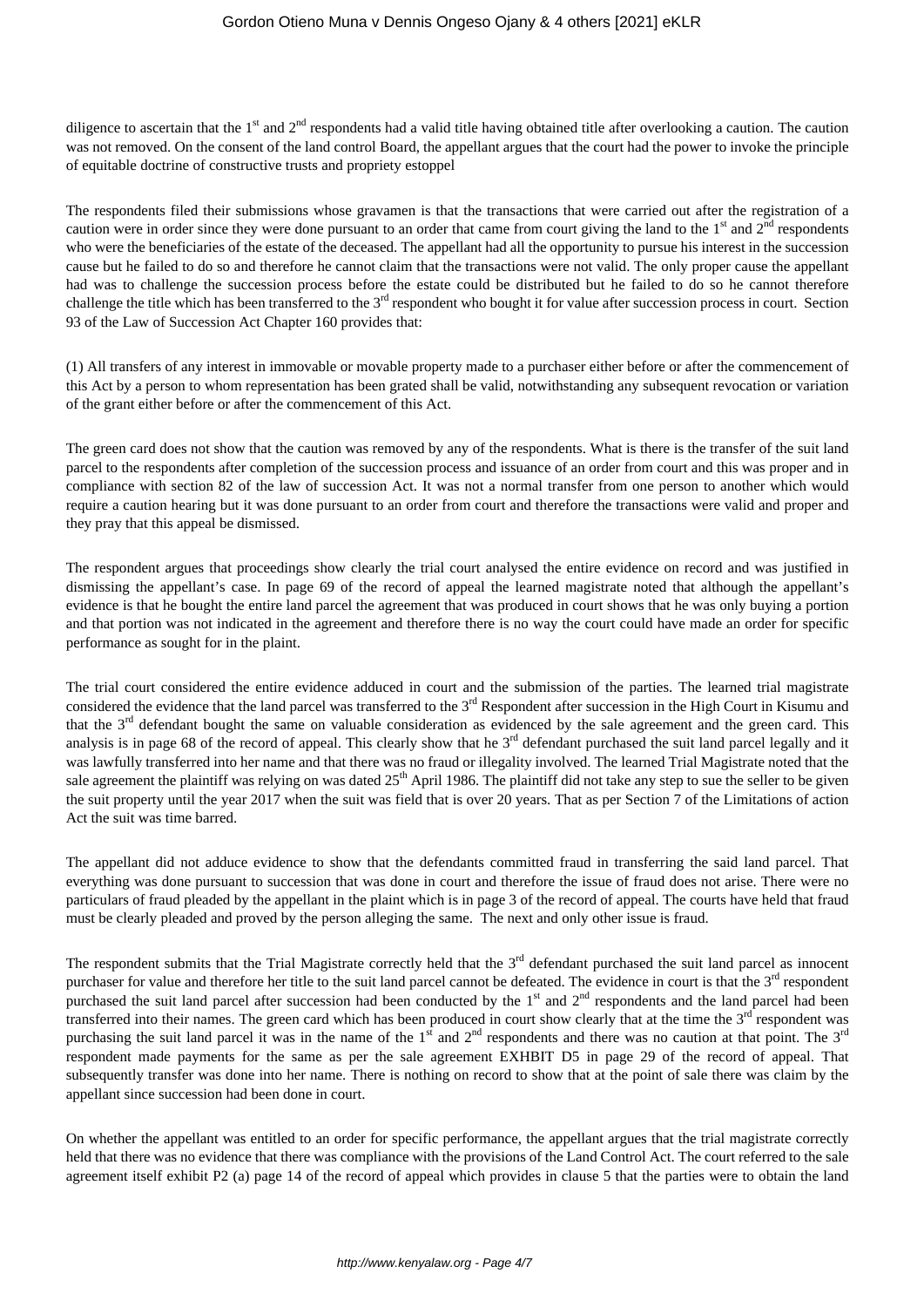# Gordon Otieno Muna v Dennis Ongeso Ojany & 4 others [2021] eKLR

control board consent to transfer the suit land parcel but this was never done. The court found that in the absence of consent from the land control board the agreement is void and the remedy for the appellant was to sue for refund of the money he had paid but not the land and therefore claim for specific performance could not succeed. The trial court was right in arriving at this decision. The agreement itself provided that parties will obtain the land control board consent and therefore failure to obtain the said consent rendered the transaction void as per the provisions of Section 6 of the Land Control Act. They prayed that the appeal be dismissed with costs.

I have considered the evidence on record, revival submissions and do find that for court to deal with grounds of appeal, the following issues should be considered.

# **1. Whether the Learned Magistrate erred in law and fact by failing to appreciate that the transactions carried in the land records after a caution was registered were illegal, null and void.**

**2. Whether the suit was statute barred.**

**3. Whether the 3rd Respondent was an innocent purchaser for value without notice.**

**4. Whether the consent of Land Control Board was necessary.**

**5. Whether there was fraud or illegality by**  $1<sup>st</sup>$ **,**  $2<sup>nd</sup>$  **&**  $3<sup>rd</sup>$  **Respondents.** 

#### **6. Whether a relief specific performance could be granted.**

On the first issue, I do find that the relevant Section is Section 71 (1) (a) off the Land Registration Act that provides:

"A person who—

(a) claims the right, whether contractual or otherwise, to obtain an interest in any land, lease or charge, capable of creation by an instrument registrable under this Act;"

Section 72 (2) provides:-

# **"(2) A disposition that is inconsistent with the caution shall not be registered while the caution is still registered except with the consent of the cautioner or by the order of the court."**

Section 73 provides:

**A caution may be withdrawn by the cautioner or removed by order of the court or, subject to subsection (2), by order of the Registrar.**

**(2) The Registrar, on the application of any person interested, may serve notice on the cautioner warning the cautioner that the caution will be removed at the expiration of the time stated in the notice.**

**(3) If a cautioner has not raised any objection at the expiry of the time stated, the Registrar may remove the caution.**

**(4) If the cautioner objects to the removal of the caution, the cautioner shall notify the Registrar, in writing, of the objection within the time specified in the notice, and the Registrar shall, after giving the parties an opportunity of being heard, make such order as the Registrar considers fit, and may in the order provide for the payment of costs.**

**(5) After the expiry of thirty days from the date of the registration of a transfer by a chargee in exercise of the chargee's power of sale under the law relating to land, the Registrar shall remove any caution that purports to prohibit any dealing by the chargee that was registered after the charge by virtue of which the transfer has been effected.**

**(6) On the withdrawal or removal of a caution, its registration shall be cancelled, and any liability of the cautioner**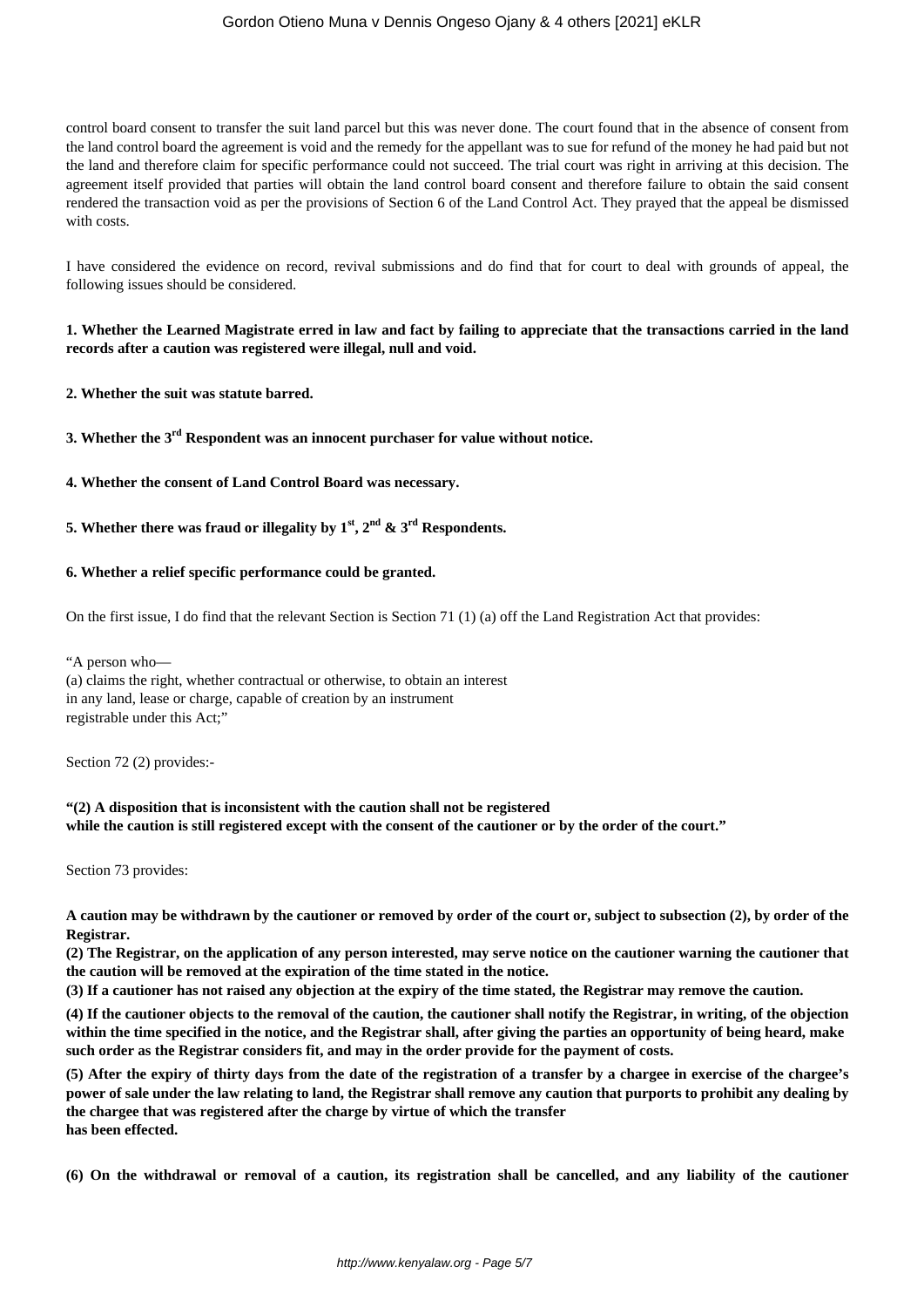#### **previously incurred under section 74 shall not be affected by the cancellation.**

This court finds that registration of the  $1<sup>st</sup>$ ,  $2<sup>nd</sup>$  and  $3<sup>rd</sup>$  Respondents was effected while a caution was registered and therefore the transactions were highly irregular, illegal null and void. On the  $2<sup>nd</sup>$  issue as to whether the suit was statue barred, I do find that the appellant's claim is based on illegality, fraud and irregularity. The cause of action arose when the  $1<sup>st</sup>$ ,  $2<sup>nd</sup>$  and  $3<sup>rd</sup>$  Defendants were registered as the owners of the parcel of land and that was on 27/6/2016 for the 1<sup>st</sup> and 2<sup>nd</sup> Respondents and on 24<sup>th</sup> August 2016 for the 3<sup>rd</sup> Defendant. The limitation period for commencing an action based on fraud is 3 years. This suit was filed on 3/8/2107 less than one year after the 24/8/2016 and therefore the suit was not statute barred.

On the issue as to whether the 3<sup>rd</sup> respondent was an innocent purchaser for value without notice of any illegality, I do find that it was clear on the green card that a caution existed and was not removed before the entries were made. By failing to peruse the greencard to establish the status of the caution, the  $3<sup>rd</sup>$  respondent failed in due diligence. And therefore can't be said to be an innocent purchaser for value without notice. The caution was notice.

On whether the consent of the Land Control Board was necessary, I do find that the appellant established that he purchased the land from the deceased. He produced sale agreements. PW1 and P2 stated that the appellant took possession. PW2 was a reliable witness because his parcel of land where he stays is next to the suit parcel. He states that the appellant has been cultivating the land. DW1 and DW2 state that their uncle and brother in law respectively have been cultivating the land but they did not call the uncle or any son or daughter of their uncle and brother in law respectively to testify in court. The  $1<sup>st</sup>$  and  $2<sup>nd</sup>$  Respondents have never lived on the land and have never utilized the land. The appellant utilized the land from the date of purchase.

I do find that this is a proper case to invoke the equitable doctrine of constructive trust and proprietary estoppel and do find that the appellant has rights and interest in the suit land.

On the issue as to whether there was fraud on the  $1<sup>st</sup>$ ,  $2<sup>nd</sup>$  respondent was fraud on the part of the  $1<sup>st</sup>$   $2<sup>nd</sup>$  and  $3<sup>rd</sup>$  respondents, I do find that registering the property in the names of 1<sup>st</sup> and 2<sup>nd</sup> Respondents when a caution existed was fraud on the part of the 1<sup>st</sup> and 2<sup>nd</sup> respondents and the Land Registrar.

On the issue as to whether the court on the issue to order of specific performance, I do find that the agreements were made in the year 1986. Specific performance can be made within 6 years of the agreement or contract of sale. The order was being sought in 2017 more than 30 years after the agreement was signed. The relief is not available.

In conclusion, I do find that the Learned Magistrate erred in law and fact in making his decision and do allow the appeal and do grant a declaration that all entries in the register of the land parcel number **KISUMU/KADERO-GOT NYABONDO/3556** entered after registration of a caution are null and void and are hereby cancelled.

I do further grant a permanent injunction restraining the 1<sup>st</sup>, 2<sup>nd</sup> and 3<sup>rd</sup> respondents either by themselves or through their agents and or employees or anybody acting on their behalf from trespassing upon parcel No. **KISUMU/KADERO-GOT NYABONDO/3556,** transfer from on or any way alienating the land. Costs of the appeal and costs in the lower court are awarded to the appellant. Cost of appeal to the appellant.

# **DATED, SIGNED AND DELIVERED AT KISUMU THIS 17th DAY OF DECEMBER, 2021**

## **ANTONY OMBWAYO**

## **JUDGE**

*This Judgement has been delivered to the parties by electronic mail due to measures restricting court operations due to the COVID-19 pandemic and in the light of the directions issued by his Lordship, the Chief Justice on 15th March 2020.*

## **ANTONY OMBWAYO**